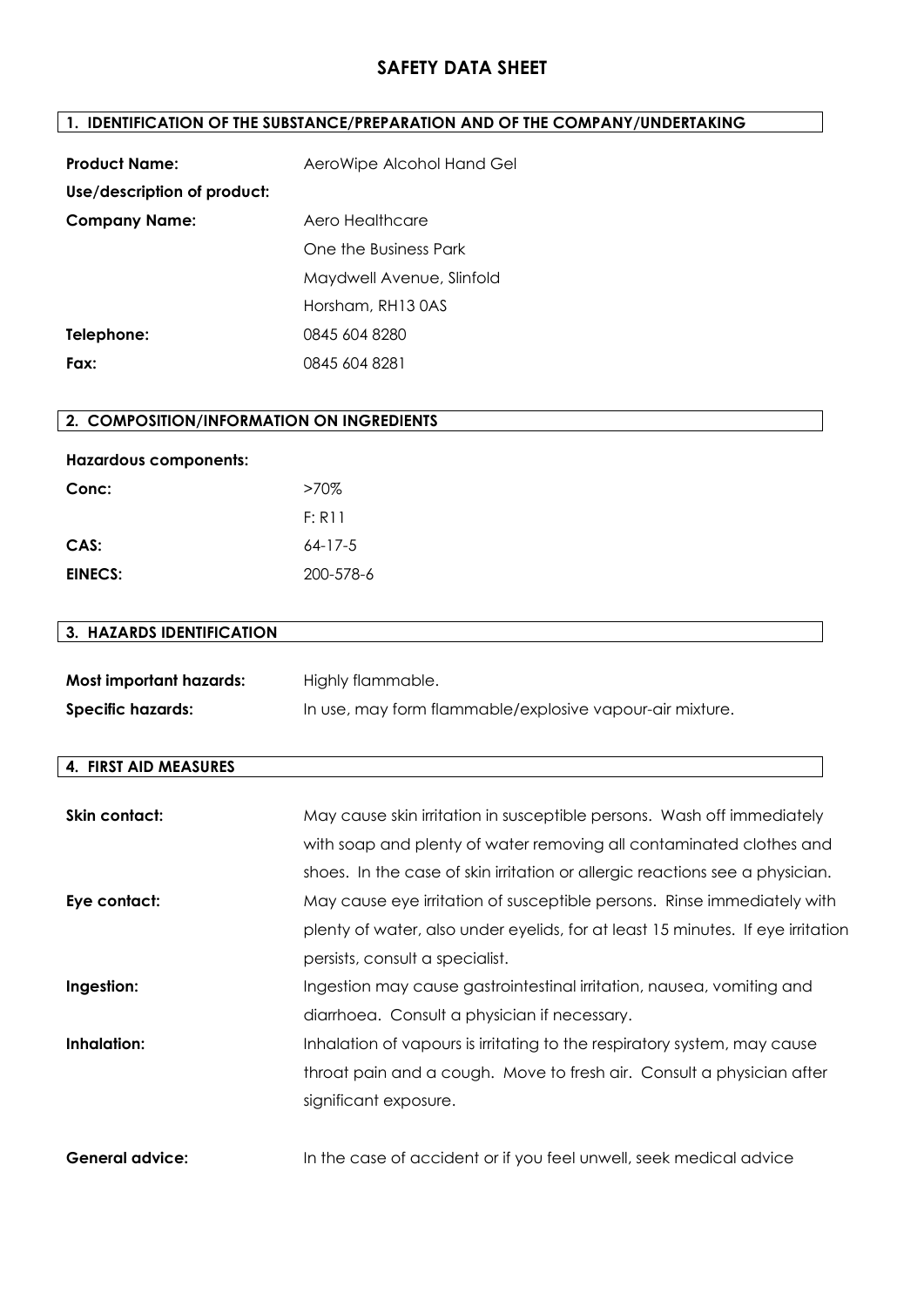immediately (show the label where possible).

#### **5. FIRE FIGHTING MEASURES**

| <b>Extinguishing media:</b>         | Carbon dioxide (CO <sup>2</sup> ) alcohol resistant foam water spray.  |
|-------------------------------------|------------------------------------------------------------------------|
| Specific hazards:                   | Highly flammable. Flash back possible over considerable distance.      |
| <b>Special protective</b>           |                                                                        |
| <b>Equipment for fire fighters:</b> | Wear self contained breathing apparatus if fire fighting is necessary. |

### **6. ACCIDENTAL RELEASE MEASURES**

| <b>Personal precautions:</b>      | Ensure adequate ventilation. Evacuate personnel to safe areas. Remove        |
|-----------------------------------|------------------------------------------------------------------------------|
|                                   | all sources of ignition. Use personal protective equipment.                  |
| <b>Environmental precautions:</b> | Do not let product enter drains. Prevent further leakage or spillage if safe |
|                                   | to do so.                                                                    |
| Clean-up procedure:               | Soak up with inert absorbent material and dispose of as hazardous waste.     |
|                                   | After cleaning flush away traces with water.                                 |

#### **7. HANDLING AND STORAGE**

| <b>Handling requirements:</b> | In extreme circumstances these products may cause some irritation        |
|-------------------------------|--------------------------------------------------------------------------|
|                               | when contact with skin and eyes are made. Ensure adequate ventilation    |
|                               | or exhaust ventilation in the working area. Ensure all equipment is      |
|                               | electronically grounded before beginning transfer operations. Keep       |
|                               | away from sources of ignition – no smoking.                              |
| <b>Storage conditions:</b>    | Keep containers tightly closed in a dry, cool and well ventilated place. |
|                               | Keep in properly labelled containers. Keep away from food, drink and     |
|                               | animal feeding stuffs.                                                   |

#### **8. EXPOSURE CONTROLS/PERSONAL PROTECTION**

| Exposure limit(s):             | WEL 8-hr limit                                                          |
|--------------------------------|-------------------------------------------------------------------------|
|                                | ppm: 1000                                                               |
|                                | WEL 15 minutes                                                          |
|                                | limit ppm:-                                                             |
|                                | WEL 8-hr limit $mg/m^3$ : 1920                                          |
|                                | WEL 15 minute limit $mg/m^3$ :-                                         |
| <b>Engineering measures:</b>   | Ensure adequate ventilation, especially in confined areas.              |
| <b>Respiratory protection:</b> | Wear self contained breathing apparatus for fire fighting if necessary. |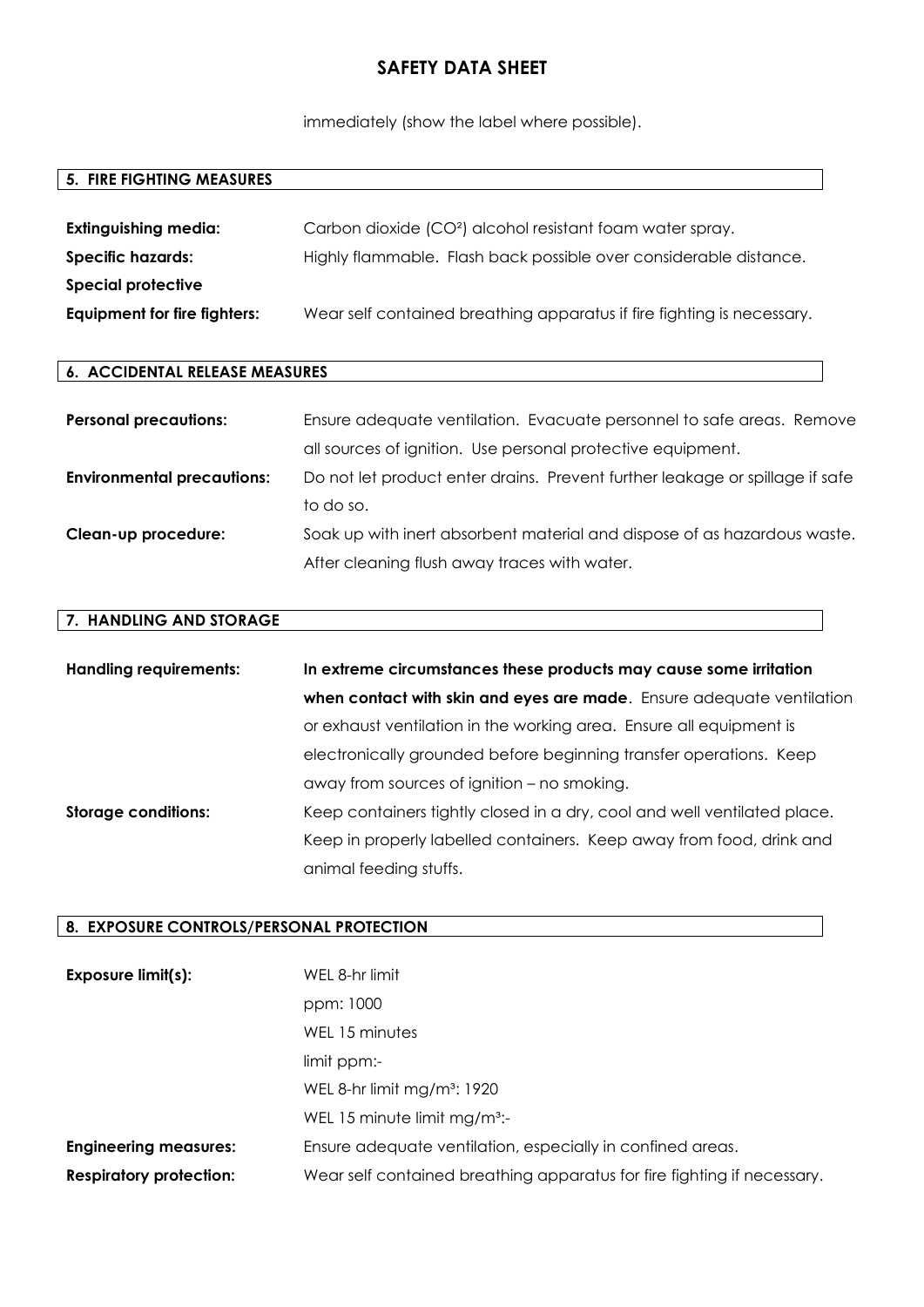| Hand protection:          | PVC or other plastic material gloves. |
|---------------------------|---------------------------------------|
| Eye protection:           | Goggles.                              |
| Skin and body protection: | Wear chemical protective clothing.    |

### **8. PHYSICAL AND CHEMICAL PROPERTIES**

| Description:                  | Liquid.                                                     |
|-------------------------------|-------------------------------------------------------------|
| Colour:                       | Colourless.                                                 |
| Odour:                        | Alcoholic.                                                  |
| Flash point:                  | $12^{\circ}$ C.                                             |
| <b>Relative density:</b>      | 0.87.                                                       |
| <b>Viscosity test method:</b> | Flow time in seconds in a 3mm ISO cup (ISO 2431) – Viscous. |

## **9. STABILTY AND REACTIVITY**

| Stability:                     | Stable under normal conditions.                      |
|--------------------------------|------------------------------------------------------|
| Conditions to avoid:           | Heat, flame and sparks.                              |
| <b>Materials to avoid:</b>     | Incompatible with strong acids and oxidising agents. |
| <b>Hazardous decomposition</b> |                                                      |
| products:                      | Burning produces obnoxious and toxic fumes.          |

#### **10. TOXICOLOGICAL INFORMATION**

| <b>Acute toxicity:</b> | Ethanol: LD50/oral/mouse = $3450mg/kg$ LD50/oral/rat = $7060mg/kg$ . |
|------------------------|----------------------------------------------------------------------|
|------------------------|----------------------------------------------------------------------|

#### **11. ECOLOGICAL INFORMATION**

| <b>Ecotoxicity effects:</b> | Harmful to aquatic organisms, may cause long term adverse affects in                                        |
|-----------------------------|-------------------------------------------------------------------------------------------------------------|
|                             | the aquatic environment.                                                                                    |
|                             | <b>Persistence and degradability:</b> According to the results of tests of biodegradability this product is |
|                             | considered as being readily biodegradable.                                                                  |
| <b>Bioaccumilation:</b>     | Does not bioaccumulate.                                                                                     |

# **12. DISPOSABLE CONSIDERATIONS**

| <b>General information:</b> | Dispose of in accordance with local regulations. |  |
|-----------------------------|--------------------------------------------------|--|
|                             |                                                  |  |

# **13. TRANSPORT INFORMATION**

**ADR/RID: UN-No** 1170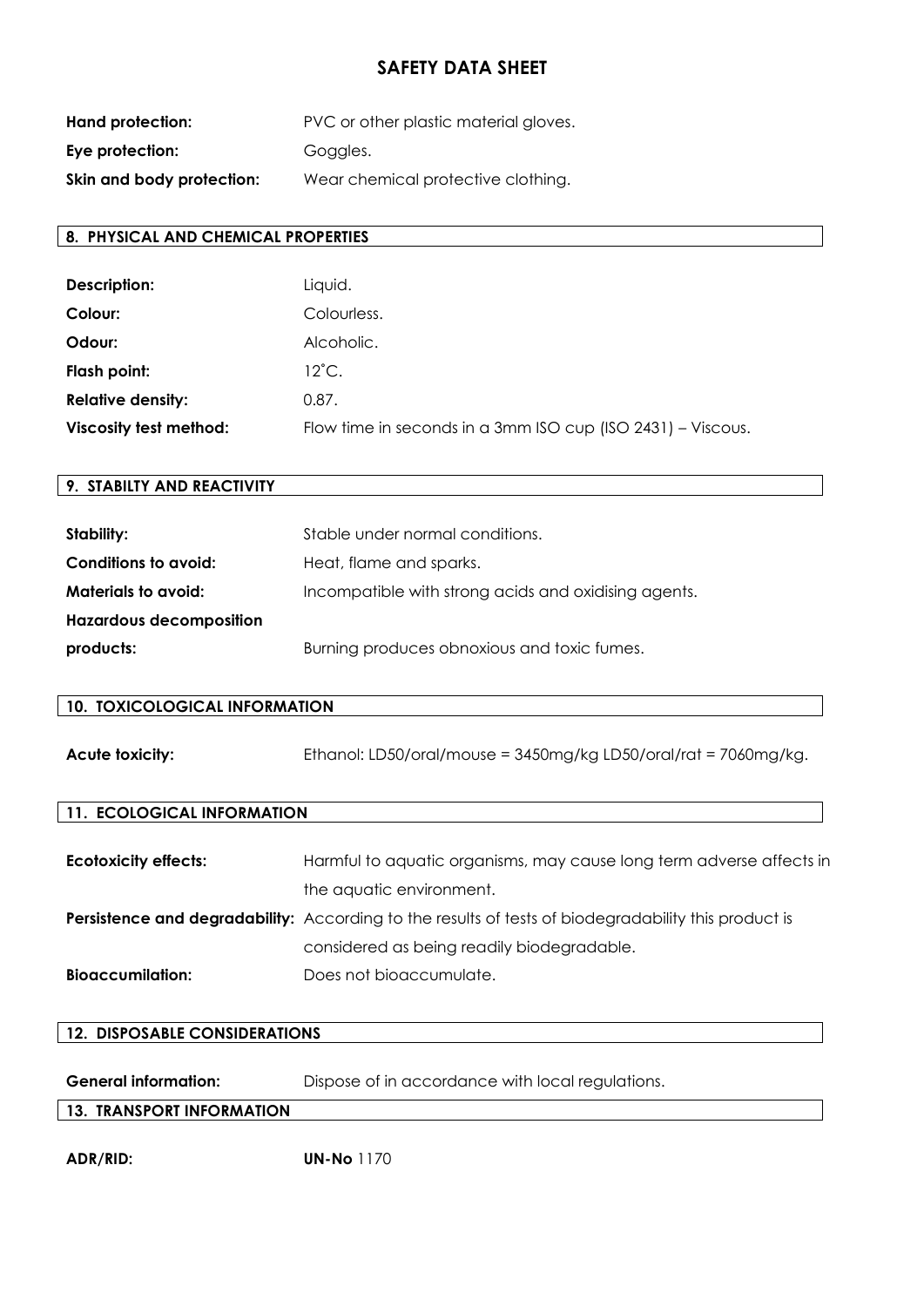|           | Class 3                               |
|-----------|---------------------------------------|
|           | Packing group 11                      |
|           | Hazard ID 33                          |
|           | Proper shipping name ETHANOL SOLUTION |
| IMO:      | <b>UN No 1170</b>                     |
|           | Class 3                               |
|           | Packing group 11                      |
|           | Marine pollutant No                   |
|           | $EmS$ F-E-S-D                         |
| IATA-DGR: | <b>UN No 1170</b>                     |
|           | Class 3                               |
|           | Packing 307                           |
|           | Packing group 11                      |
|           | Sub risks -                           |

#### **14. REGULATORY INFORMATION**

**Labelling:** The product is classified and labelled in accordance with Directive 1999/45/EC.

> This product is classified in accordance with Annex VI to Directive 67/548/EEC.



**Symbol(s):**

**R-phrase(s):** R11 – Highly flammable.

**S-phrase(s):** S2 – Keep out of the reach of children.

S9 – Keep container in a well ventilated place.

S16 – Keep away from sources of ignition – No smoking.

S33 – Take precautionary measures against static discharges.

S43 – In case of fire, use foam.

### **16. ADDITIONAL INFORMATION**

| Text of phrases mentioned in |                                                                              |
|------------------------------|------------------------------------------------------------------------------|
| Section 2:                   | R11 - Highly flammable.                                                      |
| <b>Further information:</b>  | The information given is designated only as a guidance for safe handling,    |
|                              | use, processing, storage, transportation, disposal and release. The          |
|                              | information provided in this Safety Data Sheet is correct to the best of our |